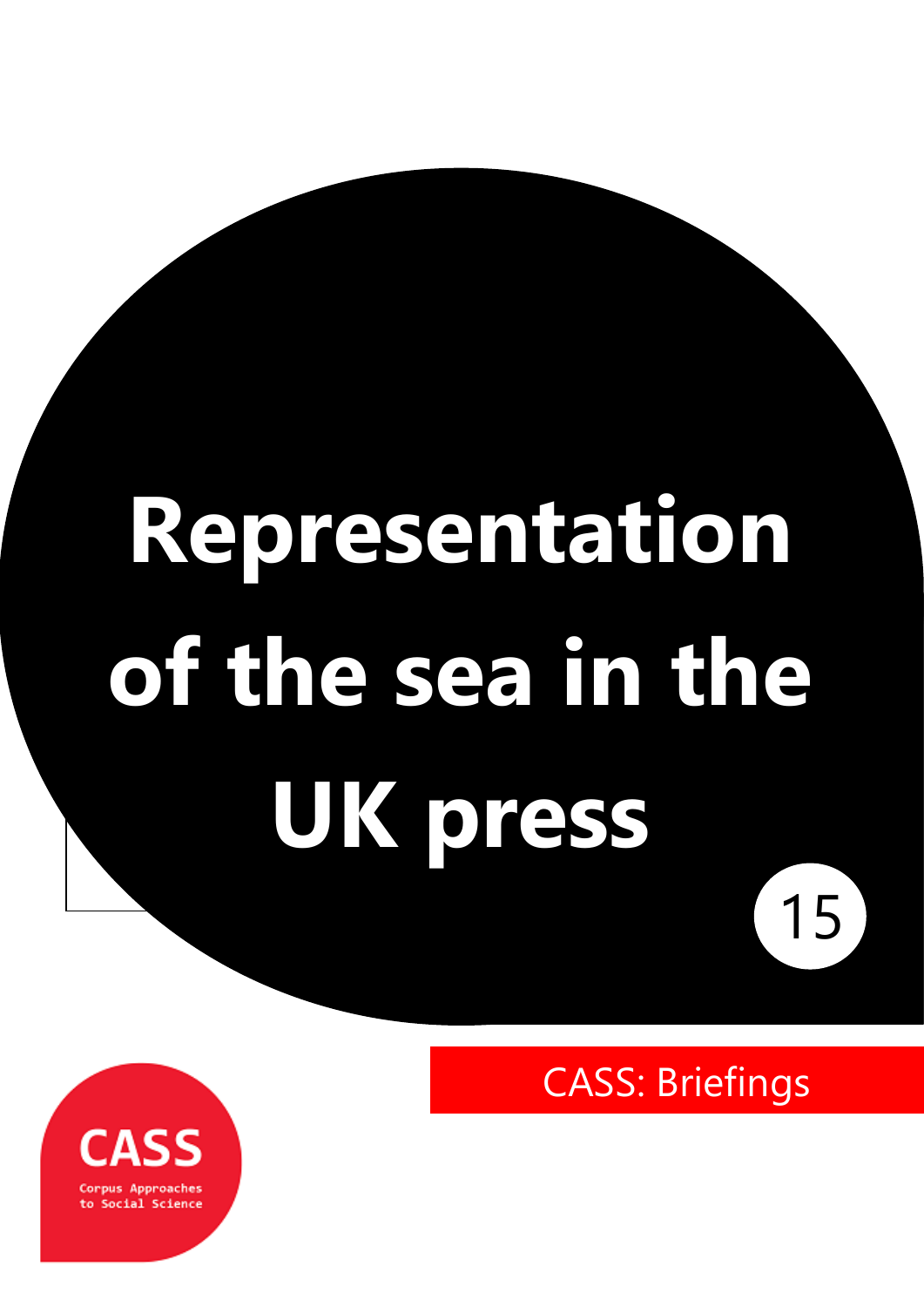## **CASS: Briefings**

## **Published 2022 by**

The ESRC Centre for Corpus Approaches to Social Science (CASS), Lancaster University, UK

#### **Research**

Carmen Dayrell, Basil Germond and Celine Germond-Duret

## **CASS Centre Director**

Elena Semino

## **Series Editing & Design**

Carmen Dayrell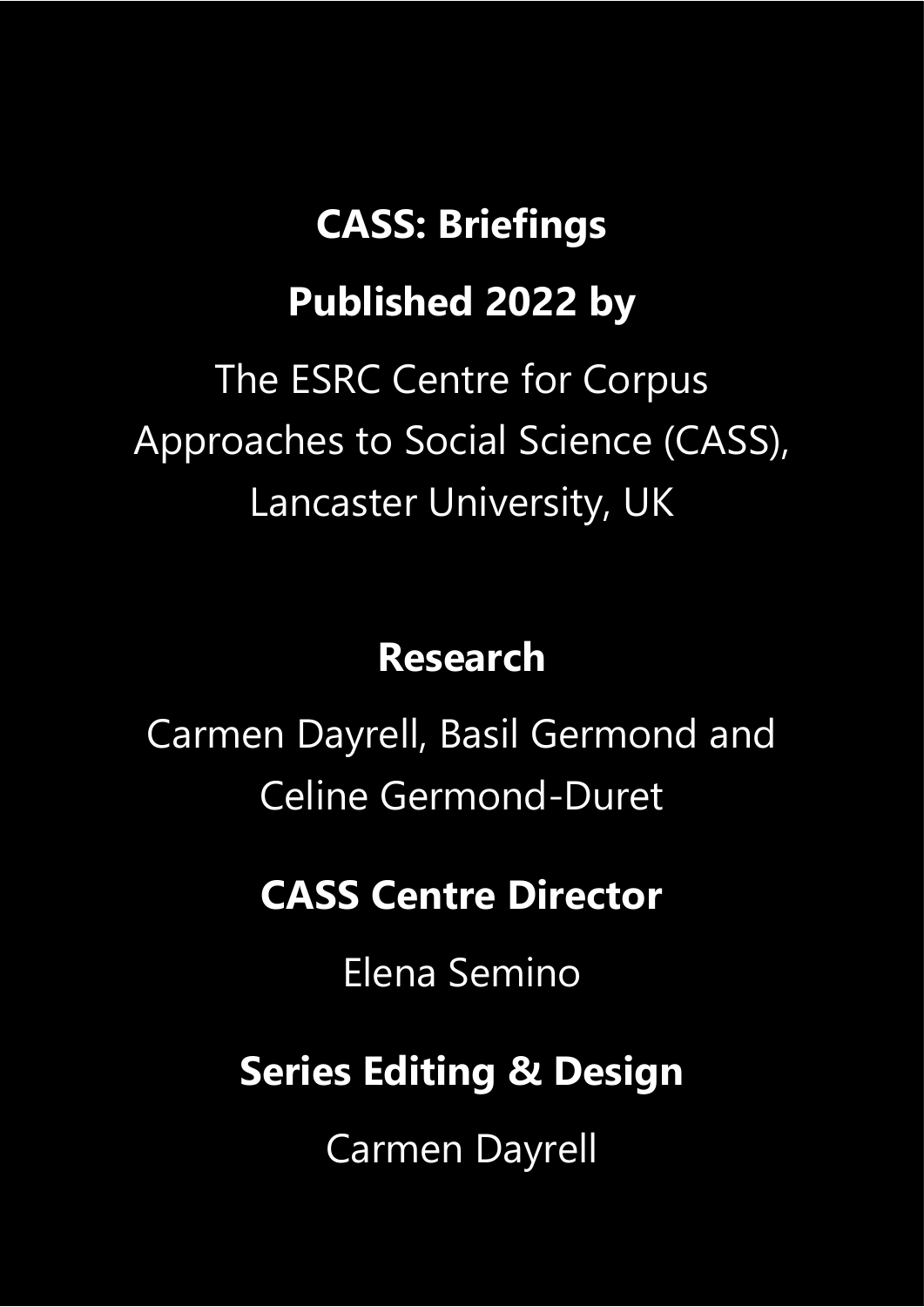## **Contents**

#### About CASS…

The ESRC-funded Centre for Corpus Approaches to Social Science (CASS) is a research centre based at Lancaster University which aims to bring the methods and benefits of the corpus approach to other disciplines.

#### From the Centre Director

The corpus approach harnesses the power of computers to allow analysts to work to produce machine aided analyses of large bodies of language data - so-called *corpora*. Computers allow us to do this on a scale and with a depth that would typically defy analysis by hand and eye alone.

In doing so, we gain unprecedented insights into the use and manipulation of language in society. The centre's work is generating such insights into a range of important social issues like climate change, hate crime and education. This series of briefings aims to spread the social impact and benefits of the work being done by the centre and, in so doing, encourage others to use our methods in future.

| Key Research Questions 4 |  |
|--------------------------|--|
|                          |  |
|                          |  |
|                          |  |
| Recommendations          |  |



**Professor Elena Semino**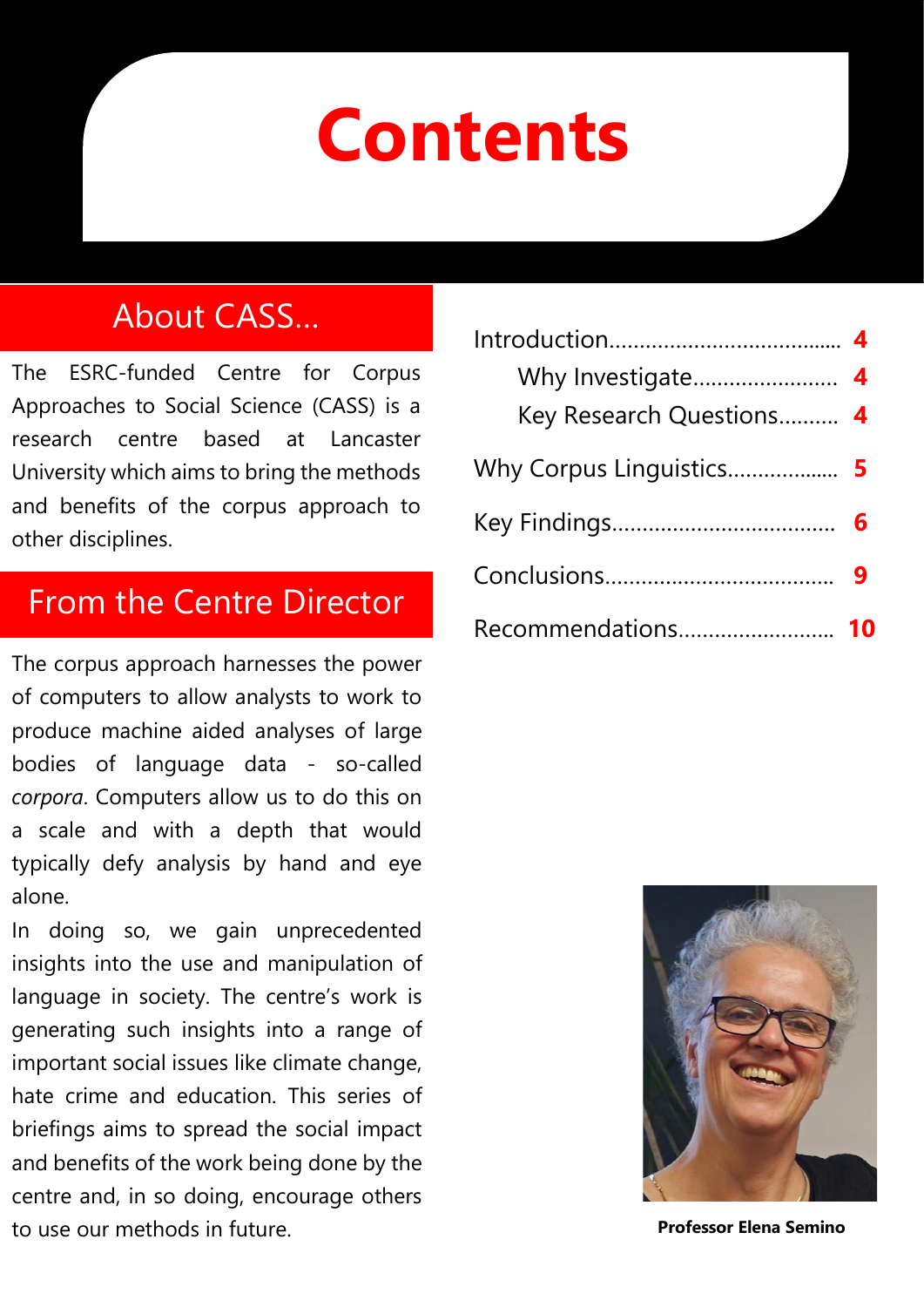#### Why investigate?

This is a project on public awareness of the sea. Ocean sustainability is contingent to citizens' awareness of "the benefits they receive from the marine environment" ([DEFRA,](https://oceanconservationtrust.org/app/uploads/15131_ME5239OceanLiteracyHeadlineReport_FINAL.pdf) 2021, p.4). However, 'sea blindness' is still dominant in Britain [\(Germond-](https://rgs-ibg.onlinelibrary.wiley.com/doi/10.1111/geoj.12433)[Duret & Germond,](https://rgs-ibg.onlinelibrary.wiley.com/doi/10.1111/geoj.12433) 2022), and the sea is at the bottom of the list when it comes to public perception of global environmental issues [\(Potts et al.,](https://doi.org/10.1016/j.marpol.2016.06.012) 2016).

Enhancing public perception of the sea requires a good understanding of the representation of the sea in the UK written press, which is the third source of information about the marine environment [\(DEFRA,](https://oceanconservationtrust.org/app/uploads/15131_ME5239OceanLiteracyHeadlineReport_FINAL.pdf) 2021, p.23).

The project aimed to provide a systematic account of the way the sea is represented by applying corpus linguistic methods to the analysis of representations of the sea in the UK press.

Data shows that, although the need to protect the marine environment is present, the dominant narrative centres on economic benefits, and there is a lack of emotional vocabulary linked to the sea. We thus recommend to prioritise public policies that contribute to connect people and the sea in an emotional (versus utilitarian) way.

#### Research questions

- To what extent is the sea represented in purely technical, economic and opportunistic terms as opposed to emotional and identity terms?
- How can the media representation of the sea inform our understanding of citizens' connection to the sea?

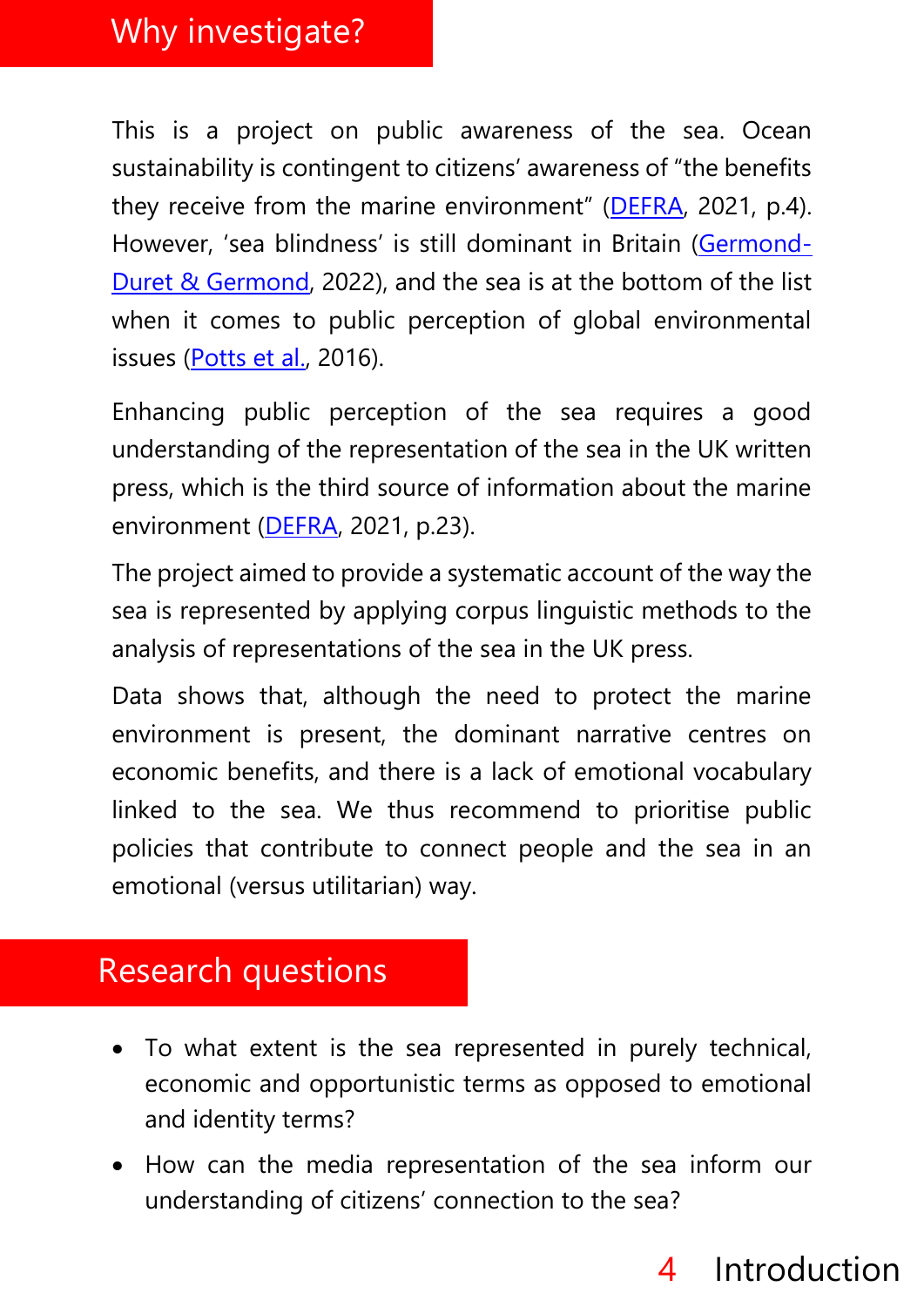## Why Corpus Linguistics?

This research involved the collection of an amount of textual data that was too large to be analysed manually:

- We collected all articles containing either the words 'sea(s)' or 'ocean(s)' published in 2020, from the major national newspapers: 20,099 articles from broadsheet, 8,307 from tabloids, and 11,545 articles from regional newspapers.
- In total we analysed 28,406 articles and over 28 million words. All texts were collected from a news aggregator service (LexisNexis).

We used analytical techniques associated with the field of Corpus Linguistics (the computer-aided analysis of large language data sets, known as 'corpora') to study the dominant narratives in the newspapers.

Corpus linguistic methods make it possible to analyse the data both quantitatively (for example, by using tailor-made software tools to identify the words that tend to occur around 'sea') and qualitatively (by looking at the use of selected instances of 'sea' in context).

To provide an overview of the most distinctive linguistic characteristics of the corpora, we carried out 'keyword' analyses. Keywords are words that are more frequent in a corpus of interest than they are in another corpus, where the difference is statistically significant. They can be interpreted as reflecting the most distinctive concepts and themes in a particular corpus.

Keywords were interpreted by examining their 'collocations'. Collocation analyses explore co-occurrence relationships between words, and therefore makes it possible to study the narratives or discourses that a word is part of.

## 5 Why Corpus Linguistics?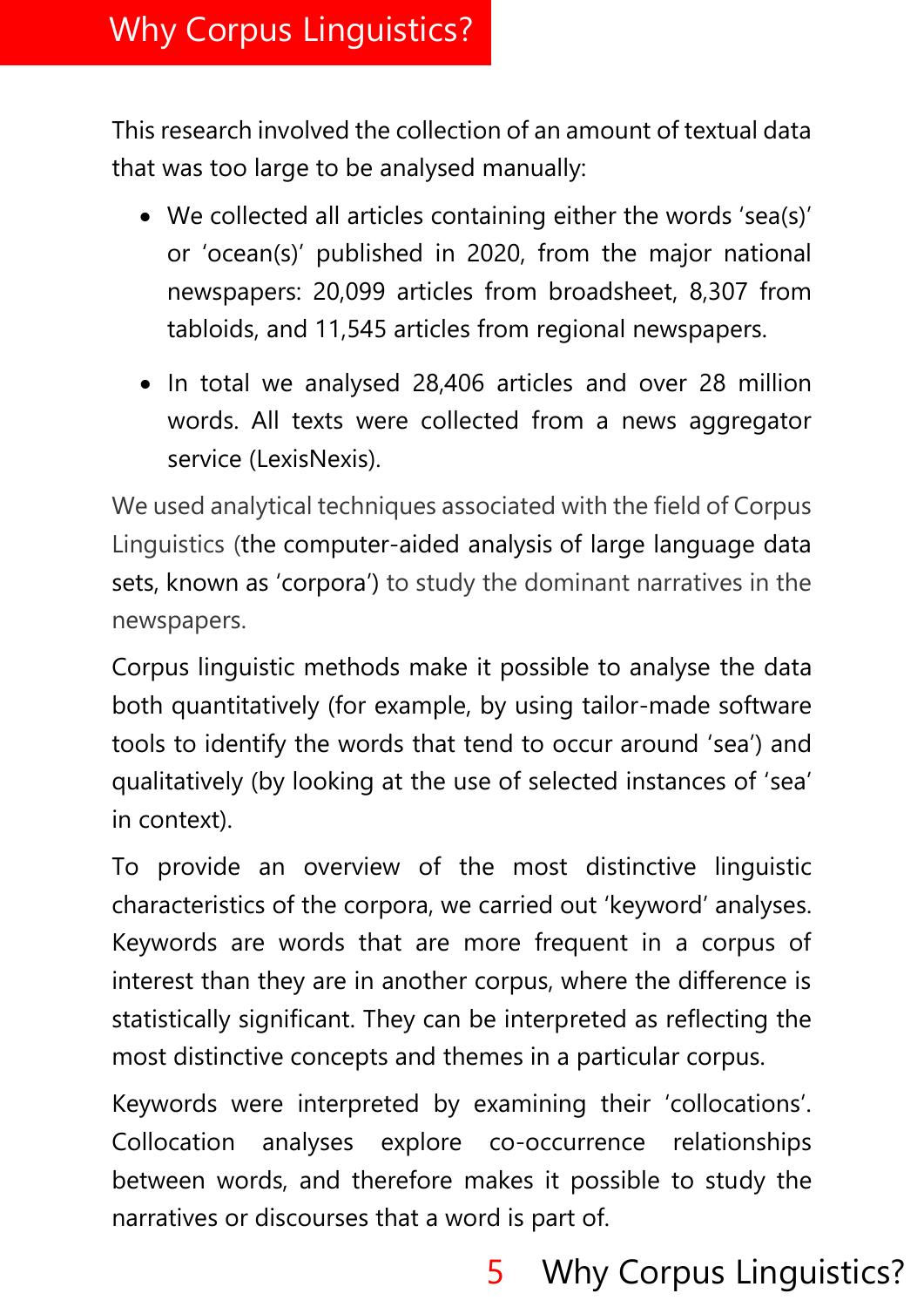#### Findings

#### **1. The sea is frequently represented in terms of economic opportunities: a source of revenue and job creation:**

The fishing industry has a central place in the narrative, especially in the context of Brexit. In addition to collocating with 'Brexit', the keyword 'fishing' collocates with types of sea transport ('boat(s)', 'fleet(s)', 'vessel(s)', and 'trawler'), fishing gears ('gear' and 'nets') as well as words indicating some kind of restrictions (such as 'quotas', 'illegal', 'rights', 'access').

References to economic resources are also seen through the collocations of 'sea' with 'North', which point towards mentions of oil production in the North Sea. Most mentions of the North Sea in regional newspapers (74%) come from the two newspapers based in Aberdeen (*Aberdeen Press and Journal* and *Aberdeen Evening Express*).

References to renewable energy are prominent in the Regional Corpus only, as indicated by the keyword 'offshore', which uncovered mentions of the generation of renewable energy through offshore wind farms. This demonstrates how the sea is considered as an important source of revenue (in particular via job creation) in communities that have traditionally depended on the sea for income generation.

In contrast, national newspapers frequently mention mining of the deep sea for minerals (collocations of 'sea' with 'deep'), especially in relation to campaigns to halt deep-sea mining given its environmental impacts.

## 6 Findings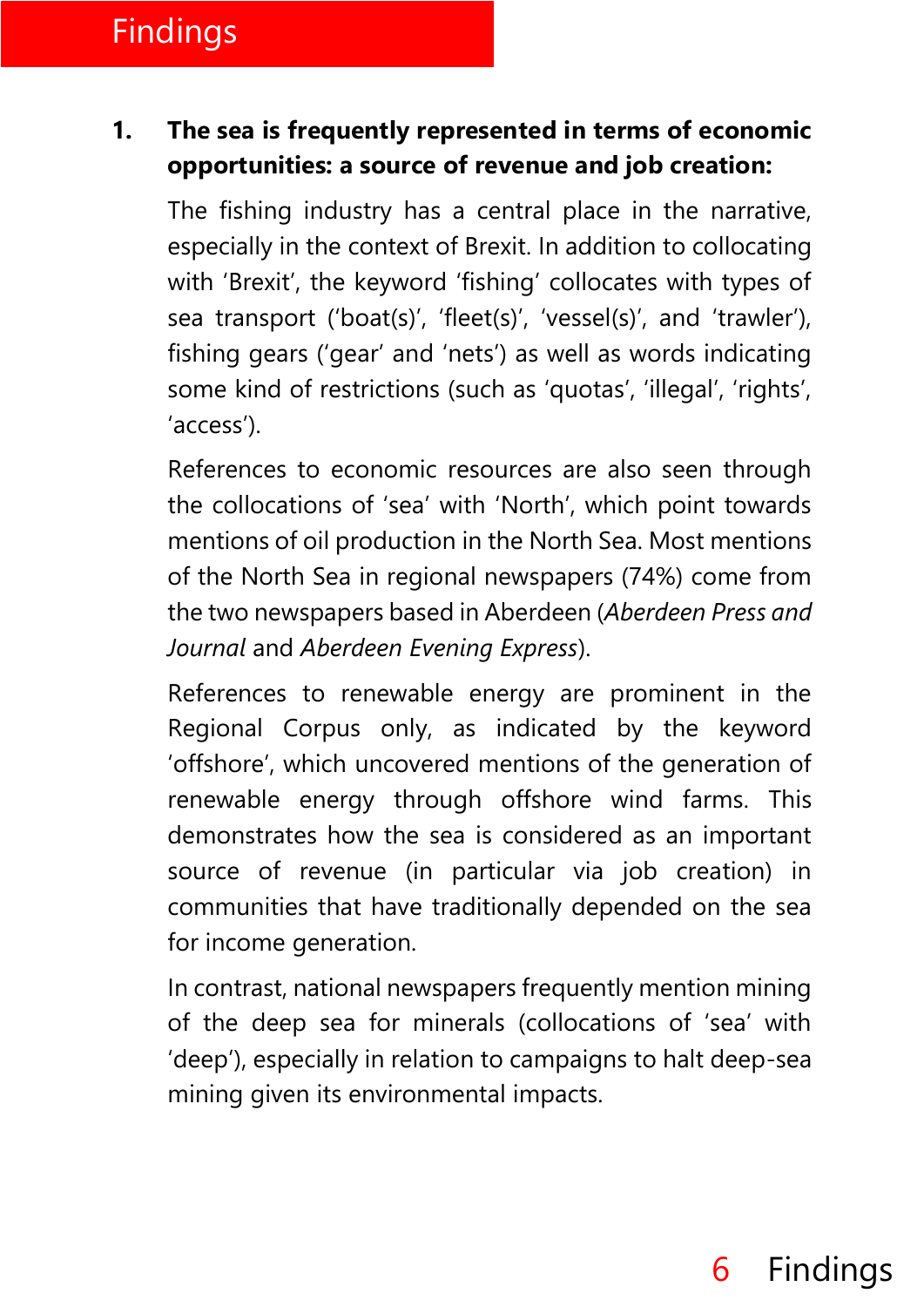#### **2. The 'marine environment' is represented as a natural resource that must be protected, especially in view of sustaining the economic benefits from the sea:**

The sea is represented as a natural resource to be preserved. However, this is seen through the collocations of the keyword 'marine' rather than through the word 'sea' itself. 'Marine' collocates with words such as 'protected', 'conservation', 'ecosystems' and 'environment' (see for example Figure 1), uncovering mentions of initiatives and campaigns to protect marine life.



Figure 1: Collocates of 'marine' in the National Broadsheet Corpus

Concern about preservation of the sea ecosystem is also seen through the analysis of the keywords 'boats' or 'vessel(s)'. The reporting revolves around campaigns against supertrawlers fishing in UK waters, especially in protected areas, as they have a negative impact on fishing 'villages' and 'communities'. In the National Broadsheet Corpus, this narrative is also seen through the collocations of 'fishing' with 'sustainable' and 'protected', which unveiled references to sustainable fishing.

## 7 Findings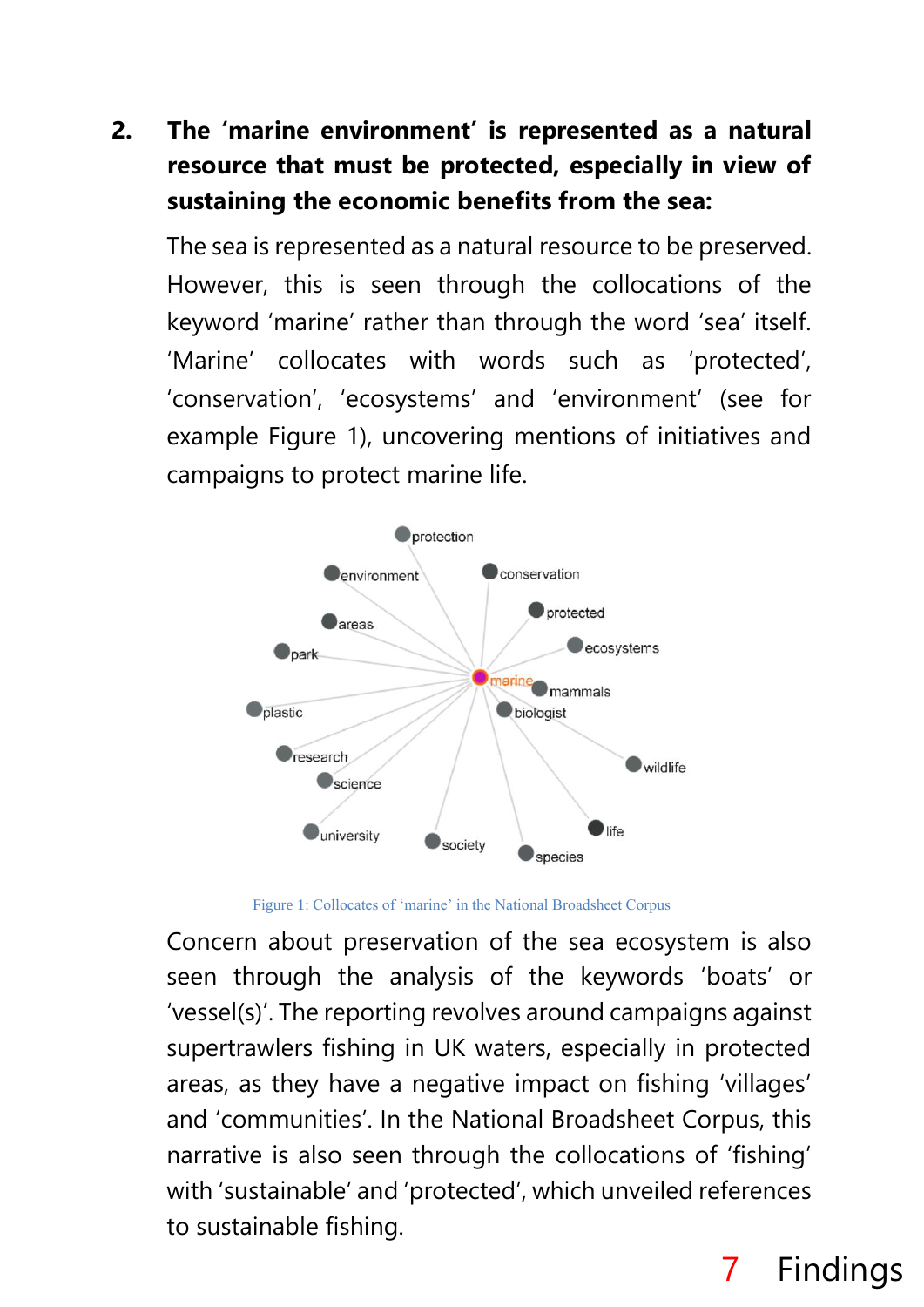#### **3. Newspapers frequently stress the negative impacts of climate change on the sea:**

Climate change is a prominent theme in the discourse of both national and regional newspapers, as indicated by the association of 'sea' with 'level(s)' across the three corpora, and with 'rising', 'rise' and 'ice' in the National Broadsheet Corpus. The newspapers frequently mention the rising of sea levels due to higher global temperatures. The National Broadsheet Corpus specifically mentions declining of sea ice cover in the Artic Ocean due to climate change. This is evident through the collocations of the keyword 'ocean' with words such as 'Arctic', 'temperatures' and 'warming'.

#### **4. An emotional lexicon can only be found in relation to aesthetic considerations:**

The emotional lexicon is infrequent. The keyword 'sea' collocates with 'view(s)' across the three corpora, uncovering descriptions of places with 'panoramic', 'stunning', 'incredible' or 'superb' sea views. This relates to value of a sea view in the hospitality sector (hotels, accommodations, restaurants, etc.) as well as in private properties.

#### **5. A sense of place can be found in relation to the seashore/coastal locations (not the sea itself):**

A clear distinctive feature of regional newspapers relates to the prominence of placenames. This is interesting because it draws attention to places close to the seashore.

#### 8 Findings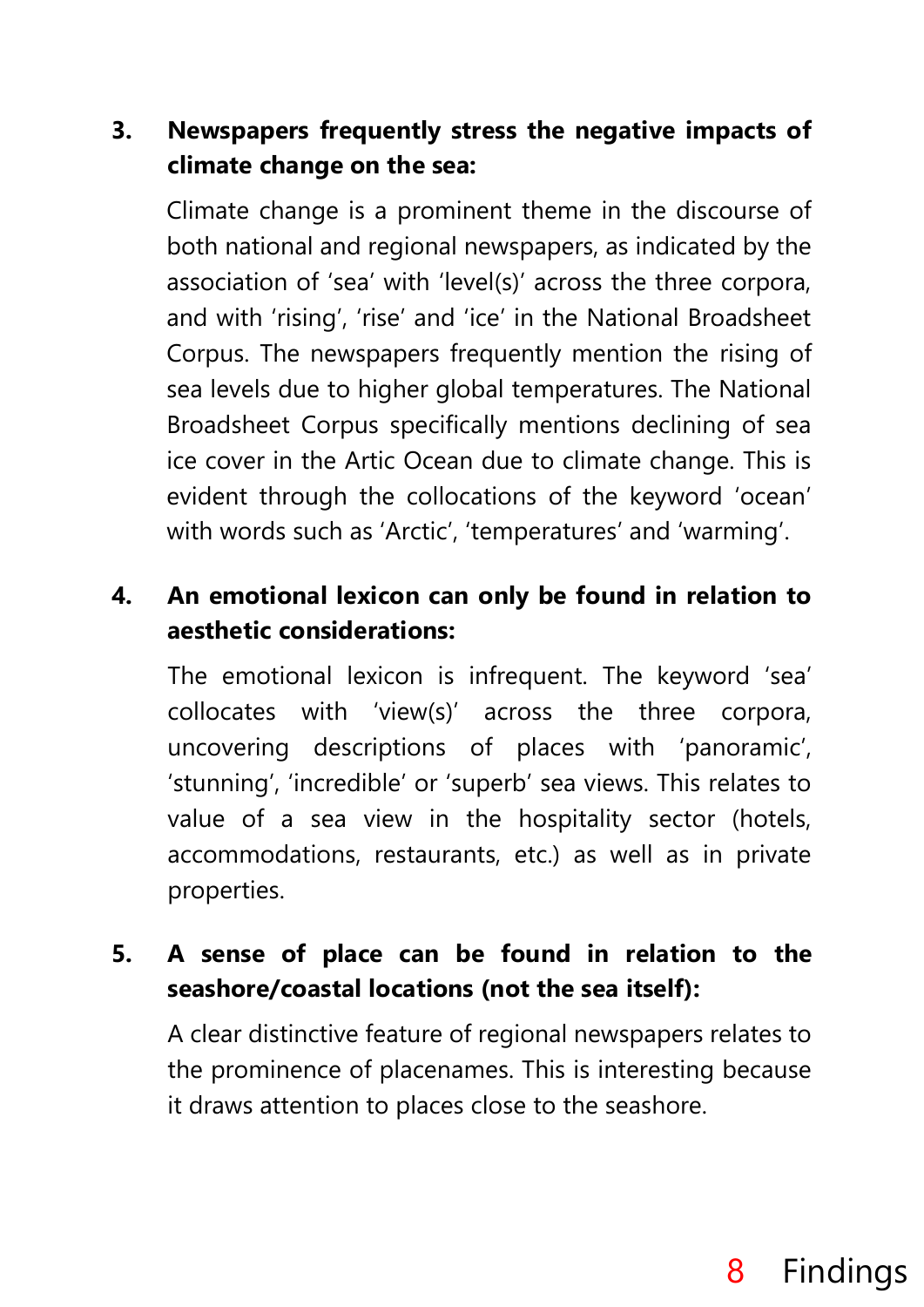The dominant narrative in the British written press represents the sea as an economic resource and, at the same time, as a 'marine environment' to be protected and preserved. The sea is also recurrently represented as in needs of more regulations.

The dominant narrative is one of utilitarianism and opportunism: in other words, the sea must be protected as it is useful, and not so much because we have any sense of belonging and connection to the sea.

This fits with a weak conception of sustainable development that prioritises economic needs over environmental preservation (while trying to find a balance between these two necessities).

The representation of the sea in the British press demonstrates that there is an awareness of the benefits of the sea for livelihood and a need for the marine environment to be protected. But what is lacking is the conveyance of a real sense of place and belonging.

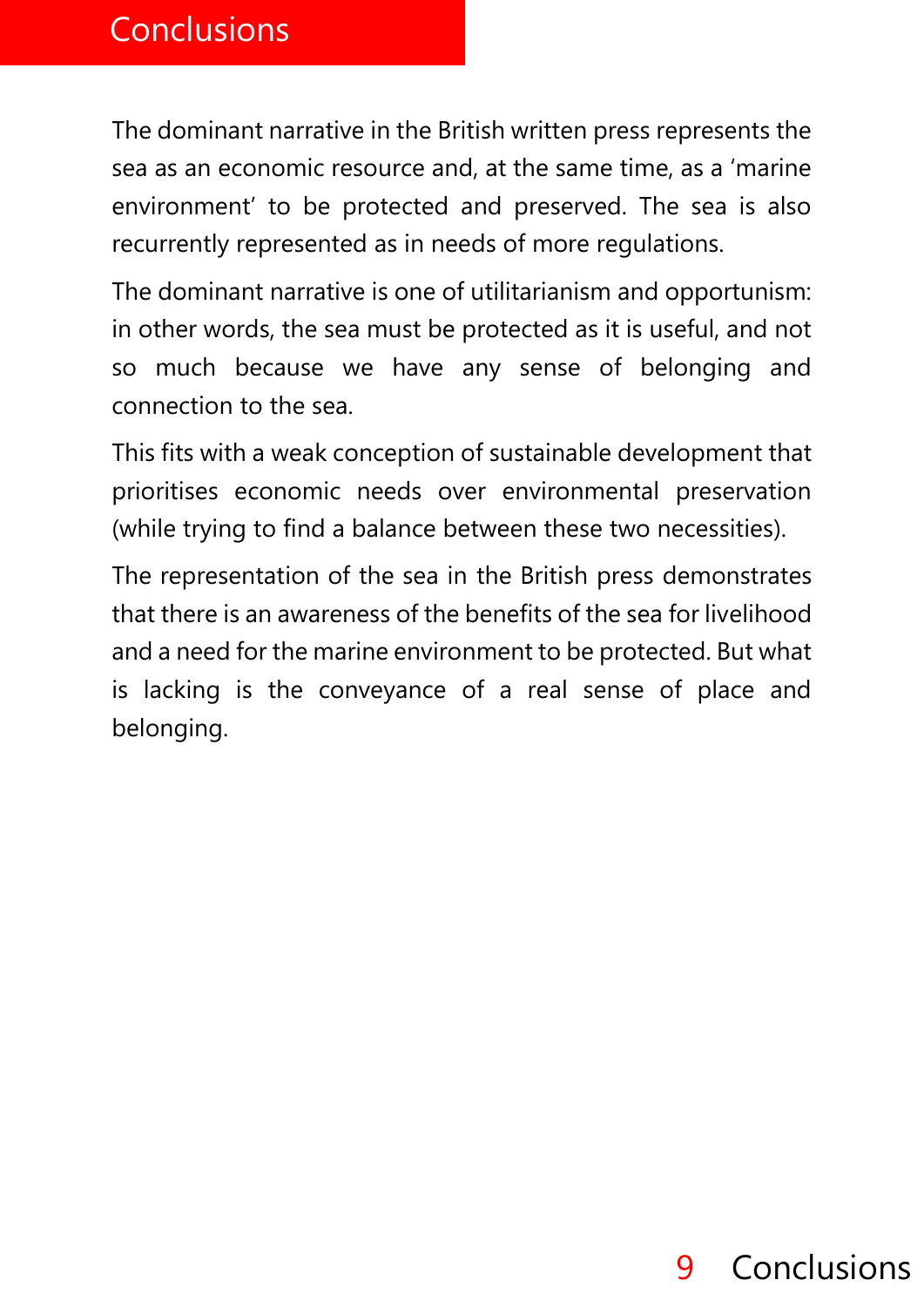#### **Towards an emotional ocean awareness:**

The narrative around the sea is too much utilitarian/opportunistic and not emotional enough:

- This contributes to a lack of sense of belonging and the valuing of oceans for their sole economic importance. This can negatively impact on ocean citizenship.
- People's *economic* awareness of the sea is necessary but not sufficient. Ocean sustainability (i.e. recognising the utter importance of the environmental and social dimensions of oceans) requires a stronger *emotional* connection with the sea.
- Public policy stakeholders which want to further develop ocean awareness among the wider public need to contribute to the promotion of a narrative about the sea that is not just utilitarian (revenue, job creation) but also emotional.

#### **The full study can be found here:**

[http://cass.lancs.ac.uk/representation-of-the-sea-in-the-uk-press-public-awareness-of-the](http://cass.lancs.ac.uk/representation-of-the-sea-in-the-uk-press-public-awareness-of-the-oceans/)[oceans/](http://cass.lancs.ac.uk/representation-of-the-sea-in-the-uk-press-public-awareness-of-the-oceans/)

#### **Contact details:**

- -Dr Carmen Dayrell, Lancaster University, [c.dayrell@lancaster.ac.uk](mailto:c.dayrell@lancaster.ac.uk)
- -Dr Basil Germond, Lancaster University, [b.germond@lancaster.ac.uk](mailto:b.germond@lancaster.ac.uk)
- -Dr Celine Germond-Duret, Liverpool John Moores University, [c.v.germondduret@ljmu.ac.uk](mailto:c.v.germondduret@ljmu.ac.uk)

## 10 Recommendations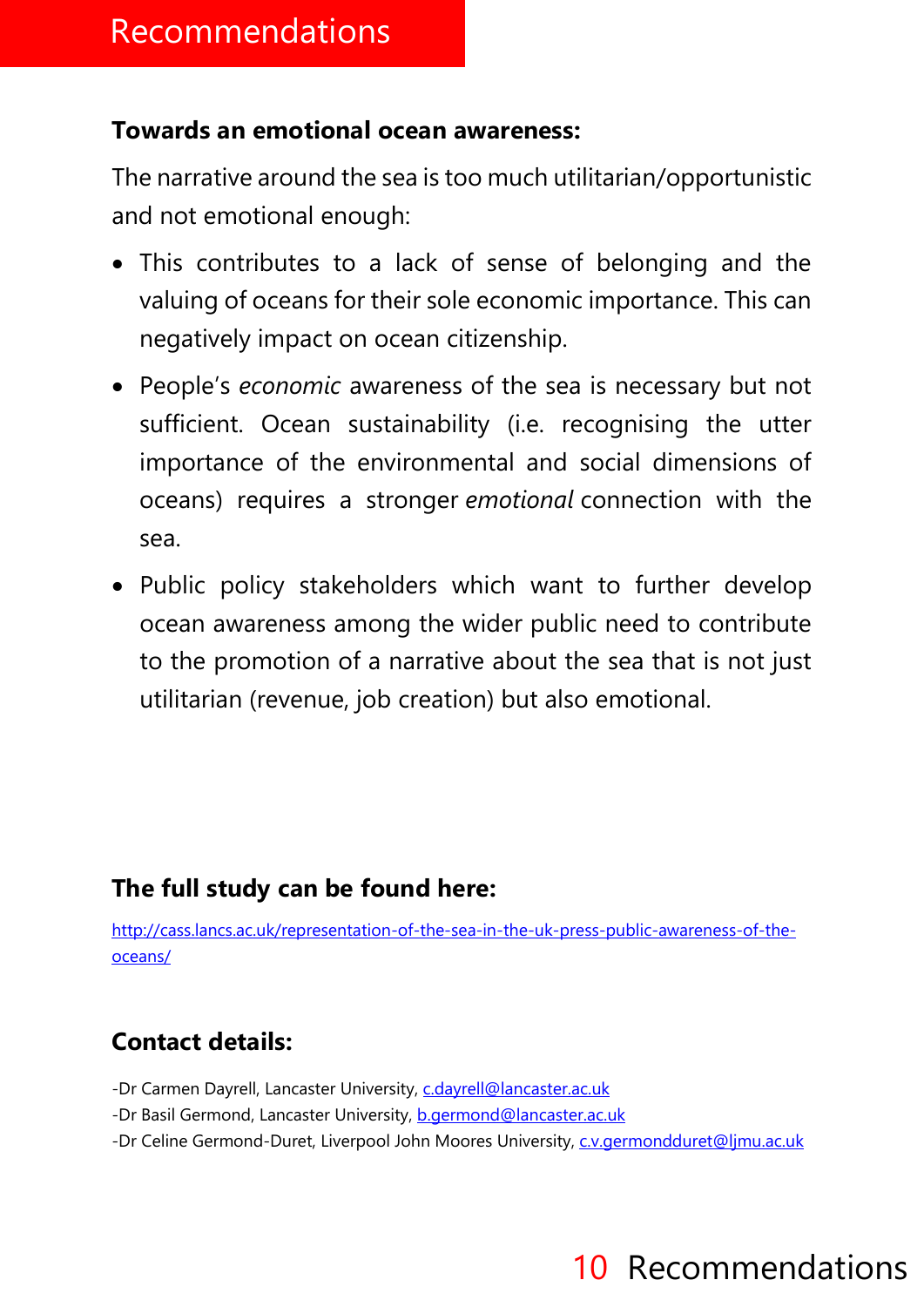Part of our aim at CASS is to make Corpus Linguistics accessible, which is why we have created our **free online FutureLearn course**. With the course, we aim to demonstrate that corpus approaches can offer researchers from all disciplines unique, valuable insights into the use and manipulation of language in society. We provide all you need to start 'doing' Corpus Linguistics yourself.

This briefing should act as an introduction and companion to the course where you will begin to apply the concepts and methods mentioned here in a practical way relevant to your field of interest.

**The course is free, can be done from home, and comes with a whole range of content and support from world-leading scholars in the field of Corpus Linguistics. For more, visit:**

#### **futurelearn.com/courses/corpus-linguistics**

For more about CASS and our freely available resources, please visit: **cass.lancs.ac.uk**



## **CASS** @CorpusSocialSci